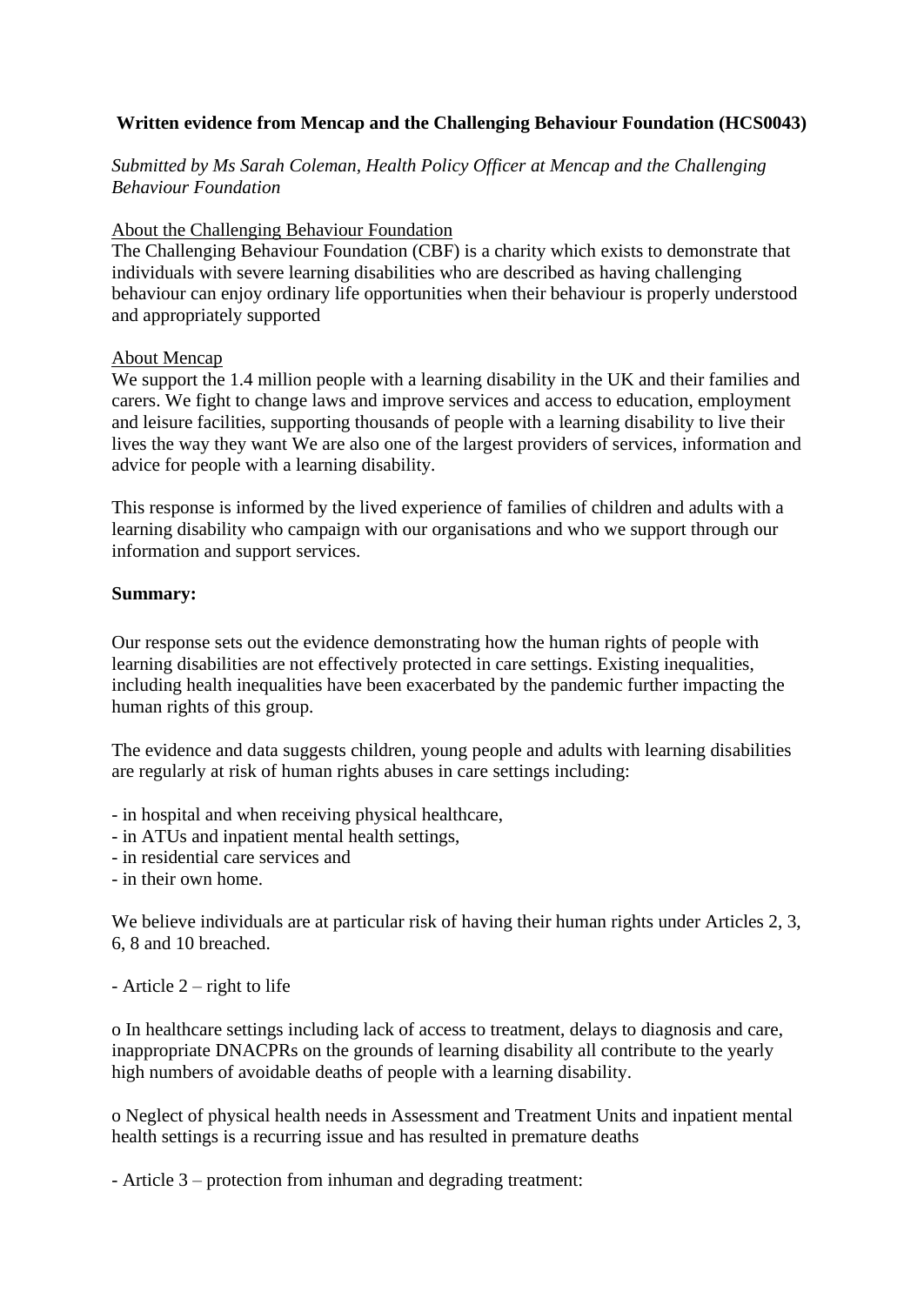o Individuals with learning disabilities experience misuse of restrictive practices e.g., use of physical and chemical restraint, long-term segregation and seclusion.

- Article 6 – right to a fair trial:

o Urgent improvements are needed to provide effective routes for challenge. Current safeguards in the Mental Health Act are inadequate and in need of reform.

- Article 8 – right to family and private life:

o The average length of stay in inpatient units for individuals with learning disabilities and/ or autism is 5.4 years. As individuals are often placed outside their local area, this can have a huge impact on the ability to maintain relationships with family and friends.

- Article 10 - Freedom for expression:

People with severe learning disabilities may have limited verbal communication and can be reliant on family, friends and advocates to ensure that what is important to them is central to the decisions made about their lives. When in care settings, individuals are often cut off from family and friends.

## **1. What human rights issues need to be addressed in care settings in England, beyond the immediate concerns arising from the Covid-19 pandemic?**

People with a learning disability are at high risk of routinely having their human rights breached in our society. We see evidence of discrimination from public services, which often goes unchallenged, and particularly during the pandemic, of vital public services which are designed in a way which does not consider, nor meet the needs of people with a learning disability, for example, when accessing healthcare.

We hear from many people who struggle to get access to social care, who need legal aid to take their case forward yet have no access to it. <sup>1</sup>The drastic cuts to legal aid hampers the ability of individuals to enforce their rights. It means that laws made to improve the lives of disabled people can be almost willfully ignored, as there is little consequence for authorities not following the law. When people with a learning disability do not have their social care needs met, they easily become at risk of admission to dangerous institutional settings.

Our experience shows there is an urgent need to build legal capability to ensure that people with a learning disability and their families know about their rights when accessing health and social care services, and when and how to seek legal advice. Furthermore, we see an urgent need for increased capacity within the voluntary and legal sectors to support those whose rights have been breached.

# Human Rights abuses:

The HRA is a promising legal framework for protecting the rights of individuals with learning disabilities. However, despite this framework, people with a learning disability are at high risk of having their rights breached in multiple care settings, including healthcare

<sup>&</sup>lt;sup>1</sup> See Access Social Care submission (legal aid section) to the JCHR protecting human rights in cares settings call for evidence (2021)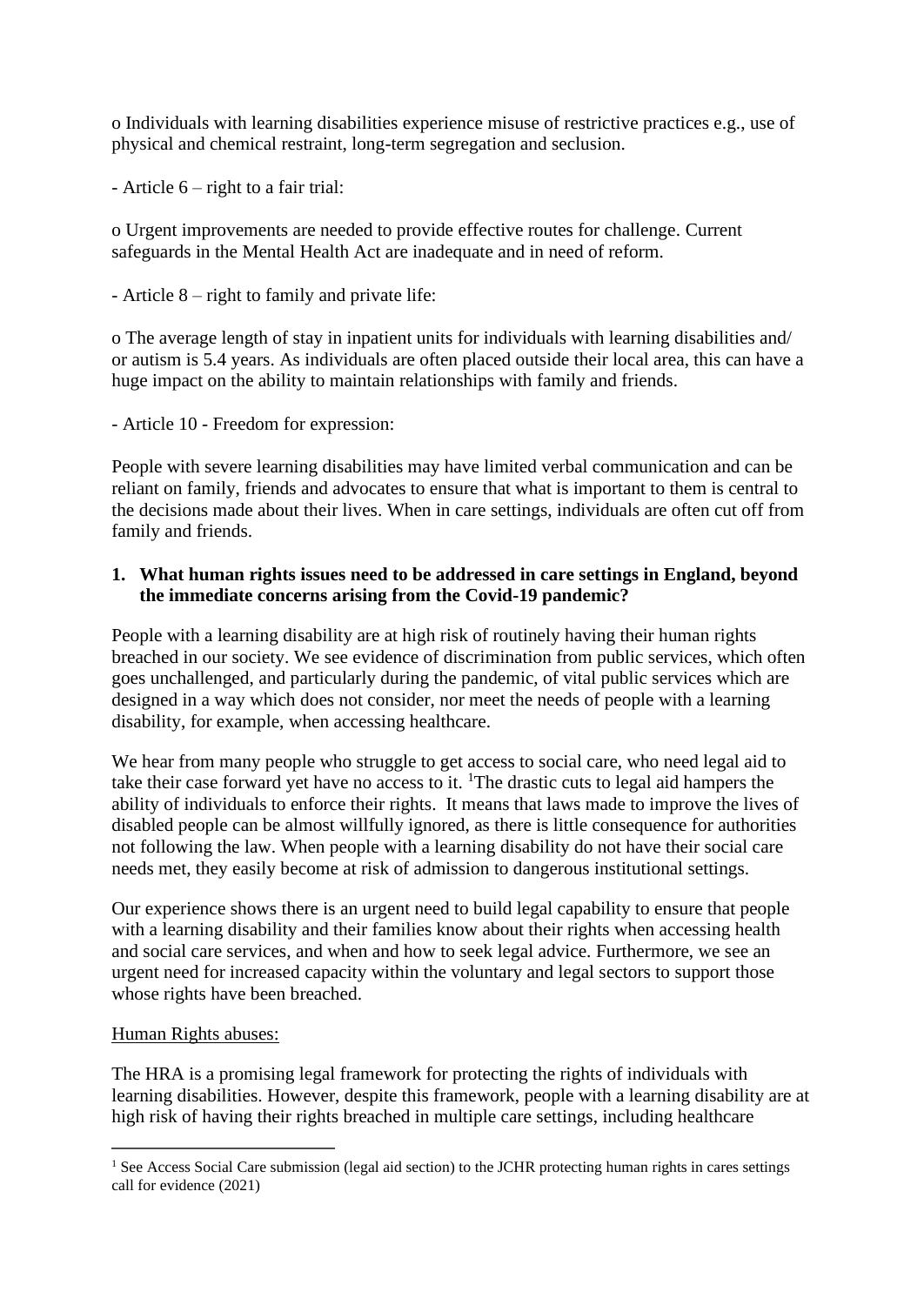settings, specialist inpatient units and in social care settings. It's also important to understand that human rights breaches can, and do, occur while people are being assessed for, and/or denied access to these services.

We believe there are particularly high levels of risk of human rights breaches for those who may be unable to speak up about what is happening, either due to the complexity of their needs, for example those with profound and multiple learning disabilities; or those in high risk institutional settings (inpatient units) who may be without advocates or witnesses as to what is happening to them. We are also particularly concerned for those from BAME communities, who may face double discrimination and multiple barriers when accessing services or support.

# **We believe individuals are at particular risk of having their rights under Articles 2, 3, 6, 8 and 10 breached.**

# **Article 2 – right to life:**

Healthcare settings: We have campaigned for many years on the inequality of access in our healthcare system for people with a learning disability. Issues including lack of access to treatment, delays to diagnosis and care, inappropriate DNACPRs on the grounds of learning disability all contribute to the high numbers of avoidable deaths of people with a learning disability each year. The pandemic brought these issues into sharp focus, and at Mencap we heard concerns of inappropriate DNACPRs rising, and people being encouraged not to access care should they become unwell, due to their 'support needs'. We have also supported several families who believe their loved one was denied appropriate care and treatment before they died. Others have experienced difficulties ensuring their loved one had the support they needed to access care in hospital due to visiting restrictions.

Specialist inpatient units: Neglect of physical health needs in Assessment and Treatment Units and inpatient mental health settings is a recurring issue and has resulted in premature deaths. Individuals with learning disabilities in inpatient settings must be able to get the right support, including management of long-term health conditions, treatment for new physical health issues e.g. injuries from restrictive interventions, and support for keeping healthy e.g. nutrition, oral healthcare, physical activities. Individuals who have been in inpatient settings can also be at risk of suicide from trauma and learned self-injury and suicidal behaviours from other patients. It is important to note that a failure to fully meet social care needs in the community increases the risk of admission to these kinds of settings. In the rest of this response, we will refer to these as 'inpatient units'.

# **Article 3 – protection from inhuman and degrading treatment:**

People are experiencing inhuman and degrading treatment from misuse of restrictive practices e.g., use of physical and chemical restraint, long-term segregation and seclusion.

The inappropriate environment of inpatient settings can lead to escalations in an individual's challenging behaviour, including self-injurious behaviour. As a result, individuals can be placed in seclusion and/ or denied access to the basic facilities eg. washing facilities.

# **Article 6 – right to a fair trial:**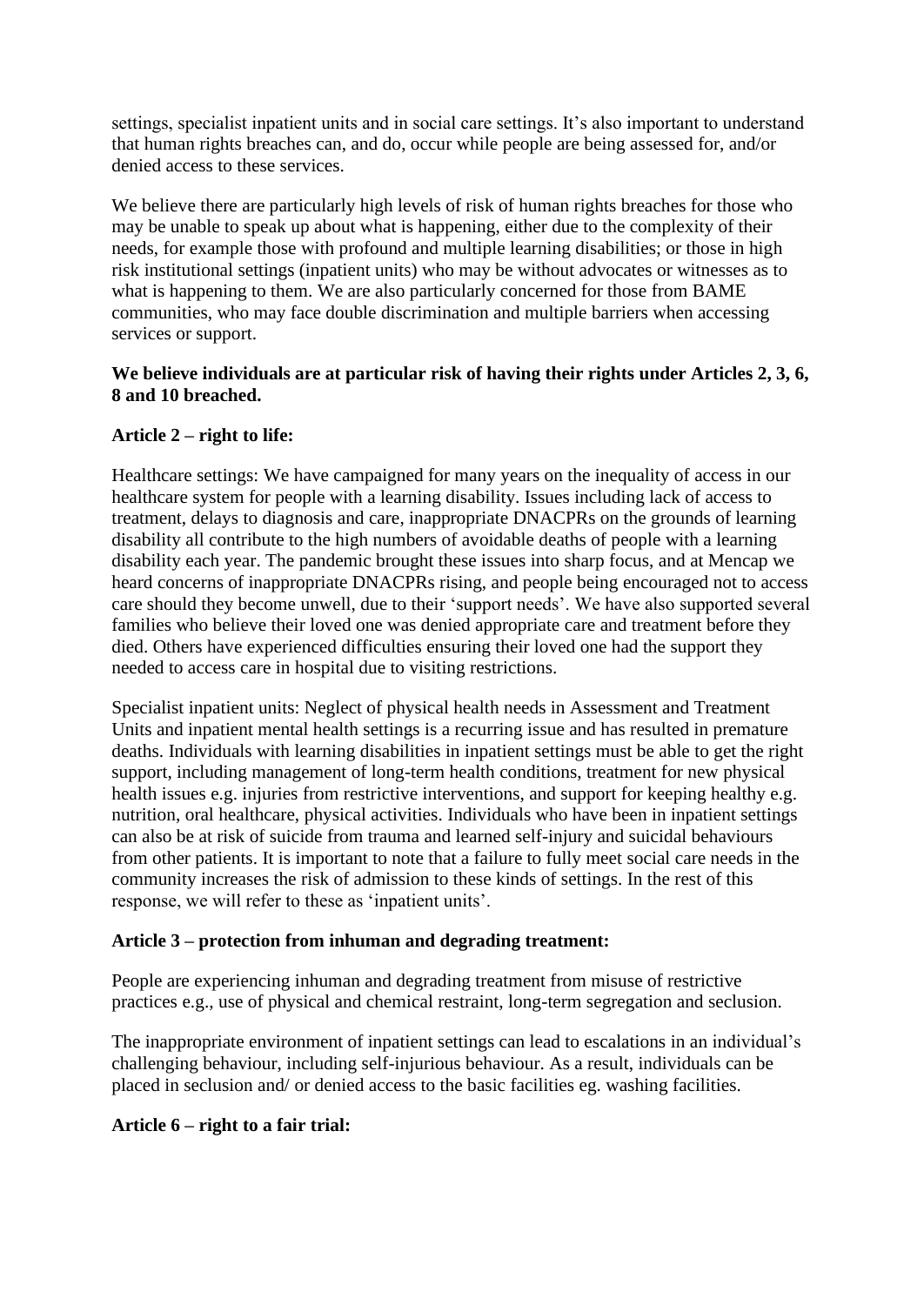Once an individual with learning disabilities and/or autism is admitted to inpatient settings, it is often very difficult to get them out. Current safeguards in the Mental Health Act are inadequate and in need of reform. Urgent improvements are needed provide effective routes for challenge.

The MHA white paper proposes care and treatment plans be put on a statutory footing and it made a requirement that recommendations made in Care (Education) and Treatment Reviews are considered. This is welcomed but CETRs must themselves be of sufficient quality and made mandatory so that they deliver good outcomes for people.

Routes for challenging detention, including CETRs and Tribunals, will only be effective if they involve people with the right expertise around good support for people with a learning disability and/or autism. Having professionals with the right expertise who are able to provide 'clinical challenge' can be crucial in getting people out of inpatient units. MHA reform must ensure this happens. We see many people with a learning disability and/or autism without an IMHA, even though they are entitled to one when detained under the MHA. Access to IMHAs should be 'opt-out' and must have the necessary skills to support individuals with learning disabilities.

Failure to commission the right support in the community can result in individuals remaining as inpatients for far longer than is necessary. Without appropriate community support available, Tribunals and the Court of Protection are limited in the discharge options that can be considered for an individual, potentially leading to longer than necessary stays in inpatient settings.

Tribunal and CoP judges and lawyers need to have an improved understanding of how individuals with learning disabilities and autism can be supported well in the community.

Families also often face gagging orders from the courts, preventing them from speaking out about their relative's experiences and publicly highlighting potential human rights abuses.

# **Article 8 – right to family and private life:**

The average length of stay in inpatient units for individuals with learning disabilities and/ or autism is 5.4 years. As individuals are often placed outside their local area, this can have a huge impact on the ability to maintain relationships with family and friends. At the end of September 2021, 440 individuals in inpatient units were reported as over 50km from home. However, this is not representative of all inpatients - data on distance from home is missing for 955 patients.<sup>2</sup>

Article 8 includes the right to physical and psychological integrity. While in inpatient units individuals often do not have access to meaningful activities, or get the right support around nutrition and exercise.

### **Article 10 - Freedom for expression:**

<sup>2</sup> NHS, (2021), *Learning Disability Services Monthly Statistics - AT: September 2021, MHSDS: July 2021 Final,* Available at: [Learning Disability Services Monthly Statistics -](https://digital.nhs.uk/data-and-information/publications/statistical/learning-disability-services-statistics/at-september-2021-mhsds-july-2021-final#top) AT: September 2021, MHSDS: July 2021 Final - [NHS Digital](https://digital.nhs.uk/data-and-information/publications/statistical/learning-disability-services-statistics/at-september-2021-mhsds-july-2021-final#top)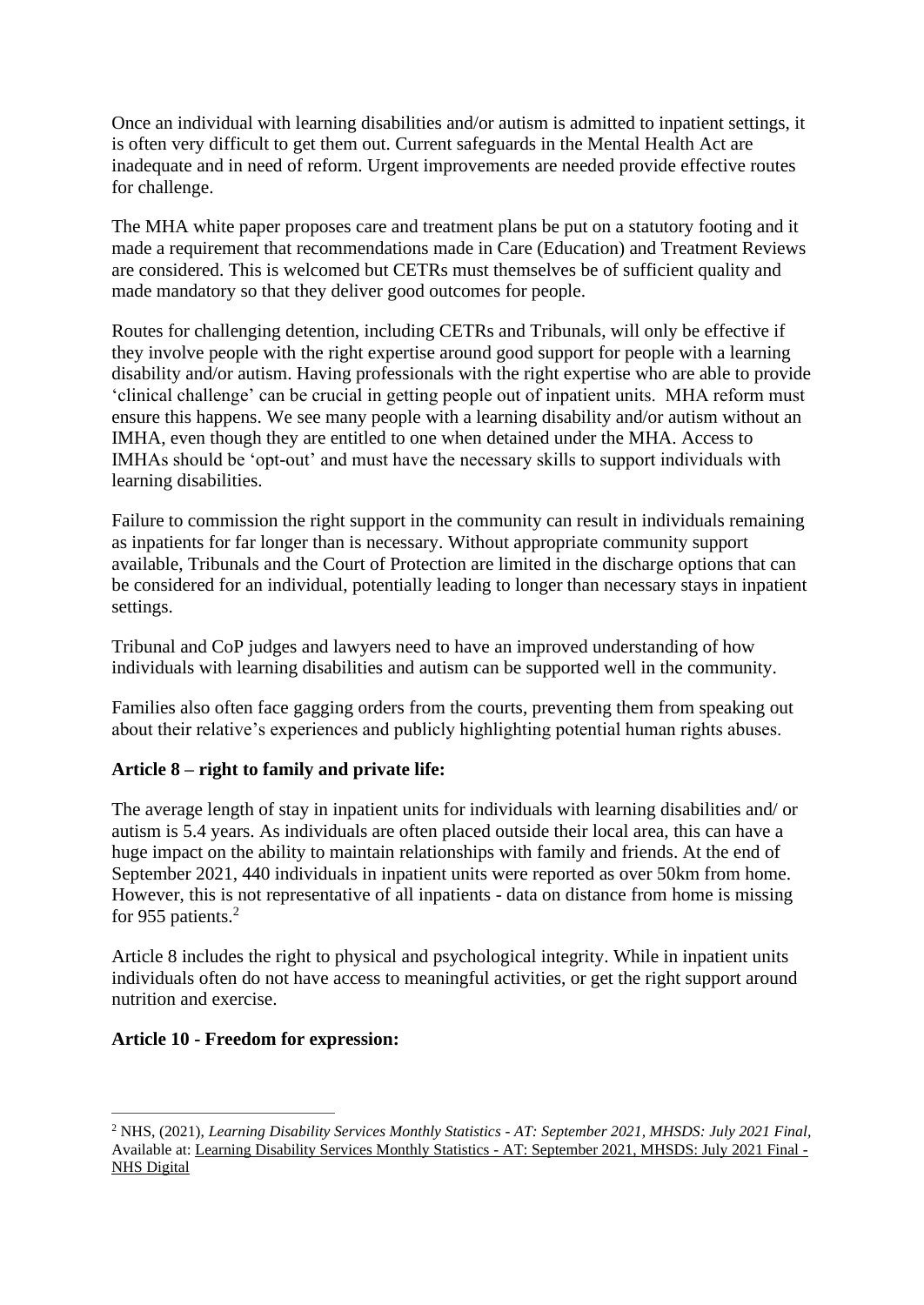People with severe learning disabilities, who have difficulty communicating and may use limited formal communication can be particularly reliant on their family to ensure that what is important to them is central to the decisions made about their lives. When in inpatient units, individuals are cut off from family and friends who are often best placed to support them to express their wishes. This impacts on their right to freedom for expression.

# Transforming Care

Following the abuse scandal at Winterbourne View hospital in 2011, **the Government promised to 'Transform Care'** for people with a learning disability and/or autism. But progress has been slow and to date **all national targets to close inpatient beds and develop the right community support have been missed**. The bottom end of the 35-50% inpatient bed reduction target promised by March 2019 has still not been met. Latest figures show there has been a national reduction of 29%. **The target is now to reduce inpatient provision by 50% by 2024.<sup>3</sup>**

At the end of September 2021 there were **2,085 people with a learning disability and/ or autism in inpatient units,** including 210 children (an increase of 40 on the previous month).<sup>4</sup>

The CBF and Mencap have heard from many families whose relatives have experienced poor treatment in care settings.

*"My son was horrifically abused. [He] was extremely vulnerable with no speech, he was regularly thrown down into the prone position with several staff on top of him, he was kicked and spat at by members of staff with psychological torture thrown in. Predictably, this broke him, his innocence and childhood was stolen along with his trust in humankind."* Lynne (whose son, Christopher, was in units 2007-2016) Tea, smiles and empty promises  $WV^5$ 

*"The environment was torture for her. She was kept in a bright ward with strip lights that hurt her eyes. It was a ward full of distressed youngsters. She couldn't cope with this. It triggered the behaviours that put her in the unit in the first place – an unbreakable circle of restrictive interventions followed – restraint, seclusion, segregation, secure clothing, PRN to sedate her and a straight-jacket of antipsychotic medication that reduced her from a person to a diagnosis"* Jeremy (whose daughter, Beth, was in a unit 2012-2015, and 2016-2019) Tea, smiles and empty promises  $WV^6$ 

*""My daughter was handcuffed by the police and put face down on the floor in [her] own home. Then being taken away in an ambulance without anyone to act as [an] interpreter or advocate. Having a blood sample taken from them whilst in ambulance whilst in handcuffs behind her back. At hospital when I arrived to find her, I was denied access until I demanded to see the papers which specified that I could not see her. The care home that she was taken to didn't want us to see her for three weeks, and when we were allowed to see her she had*

<sup>4</sup> NHS, (2021), *NHS Digital Assuring Transformation and MHSDS data*, Available at[:](https://digital.nhs.uk/data-and-information/publications/statistical/learning-disability-services-statistics/at-september-2021-mhsds-july-2021-final) [https://digital.nhs.uk/data-and-information/publications/statistical/learning-disability-services-statistics/at](https://digital.nhs.uk/data-and-information/publications/statistical/learning-disability-services-statistics/at-september-2021-mhsds-july-2021-final)[september-2021-mhsds-july-2021-final](https://digital.nhs.uk/data-and-information/publications/statistical/learning-disability-services-statistics/at-september-2021-mhsds-july-2021-final)

<sup>3</sup> NHS (2019), *The NHS Long Term Plan*, Available at: [https://www.longtermplan.nhs.uk/wp](https://www.longtermplan.nhs.uk/wp-content/uploads/2019/08/nhs-long-term-plan-version-1.2.pdf)[content/uploads/2019/08/nhs-long-term-plan-version-1.2.pdf](https://www.longtermplan.nhs.uk/wp-content/uploads/2019/08/nhs-long-term-plan-version-1.2.pdf) (Accessed 04/11/21)

 $\sqrt[5]{\text{See} \text{ Appendix 1}}$ 

<sup>6</sup> See Appendix 1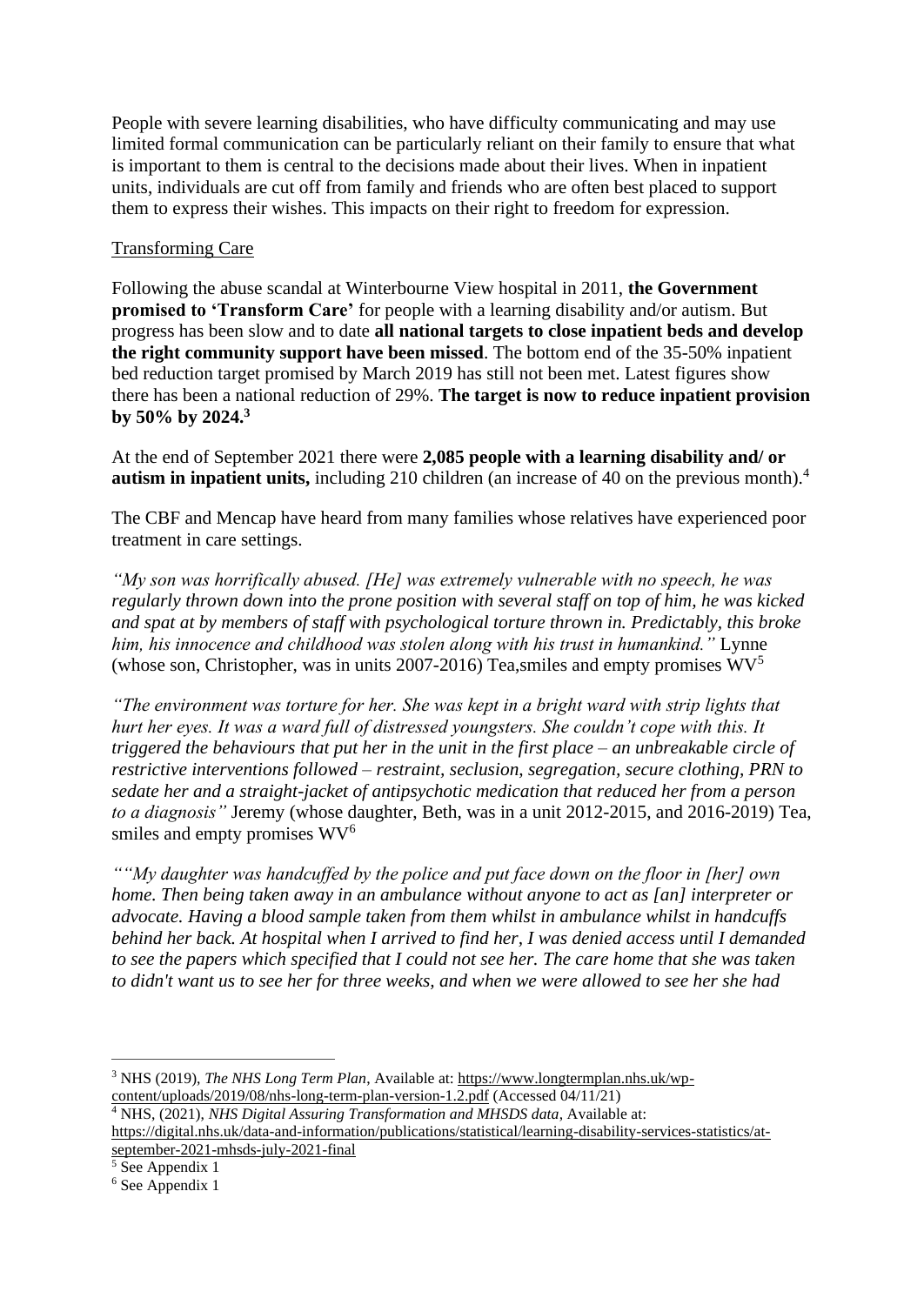*multiple bruises and was so drugged that she didn't recognise me for about half an hour."*  (family carer quote, [Broken CBF final report \(challengingbehaviour.org.uk\)](https://www.challengingbehaviour.org.uk/wp-content/uploads/2021/03/brokencbffinalreportstrand1jan21.pdf)<sup>7</sup>

The most recent data from NHS Digital shows **4,070 reported incidents of restrictive interventions** (within July 2021)**, with 930 of these against children.** For July 2021, only data for **4 out of 16 independent providers** and **32 out of 55 NHS providers** on use of restrictive interventions was reported, therefore the actual figure is likely to be much higher.<sup>8</sup>

The continued detention of autistic people and people with learning disabilities in hospital settings may be in breach of their right to be treated in a dignified, humane manner, where they can freely express their personalities and live fulfilling lives, in accordance with Articles 3 and 8 ECHR. This is particularly the case when there is no acute medical reason for the individual to be in hospital, and when they remain an inpatient because a suitable community placement has not been arranged, or transition is delayed.

We need a robust cross-government action plan for transforming care which covers education, social care, health and housing. It is vital that children and young people with a learning disability who display behaviour that challenges, and their families, get the support they need early on in their local communities. There must be a real focus on prevention and early intervention to stop unnecessary admissions and avoid the subsequent risk of abuse and neglect.

Early intervention is crucial to prevent a pathway of exclusion that can lead to children with a learning disability and/or autism who display behaviour that challenges, ending up in inpatient units. Children with a learning disability must have access to the right support across education, social care, and health.

### Lack of community support

Lack of social care funding is resulting in people with a learning disability and/or autism ending up in inpatient units. Urgent funding reform is needed to meet the needs of working age disabled adults.<sup>9</sup> There must also be reform of the social care workforce. Staff changes and higher use of agency staff, where people are no longer supported by people they know well and who understand their needs, puts people at risk of not having their needs met, and challenging behaviour escalating. Low pay and lack of career progression for social care staff must be addressed as a matter of urgency and the social care workforce valued for the very important work they do.

Changes to LA charging policies result in individuals being charged more with less money to spend on meaningful activities, again putting them at risk of their behaviour escalating.

Some cash-strapped LAs only see social care as personal care – 'making sure people are fed and washed'. Everything else is being seen as a luxury. This is not in line with the Care Act. When people don't get all their needs met, including access to the community and meaningful activity, this can have a huge impact on the person's behaviour. Behaviour can

<sup>7</sup> See Appendix 2

<sup>8</sup> NHS, (2021), *NHS Digital Assuring Transformation and MHSDS data,* Available at[:](https://digital.nhs.uk/data-and-information/publications/statistical/learning-disability-services-statistics/at-september-2021-mhsds-july-2021-final) [https://digital.nhs.uk/data-and-information/publications/statistical/learning-disability-services-statistics/at](https://digital.nhs.uk/data-and-information/publications/statistical/learning-disability-services-statistics/at-september-2021-mhsds-july-2021-final)[september-2021-mhsds-july-2021-final](https://digital.nhs.uk/data-and-information/publications/statistical/learning-disability-services-statistics/at-september-2021-mhsds-july-2021-final)

<sup>&</sup>lt;sup>9</sup> See Access Social Care submission to JCHR call for evidence (protecting human rights in care settings)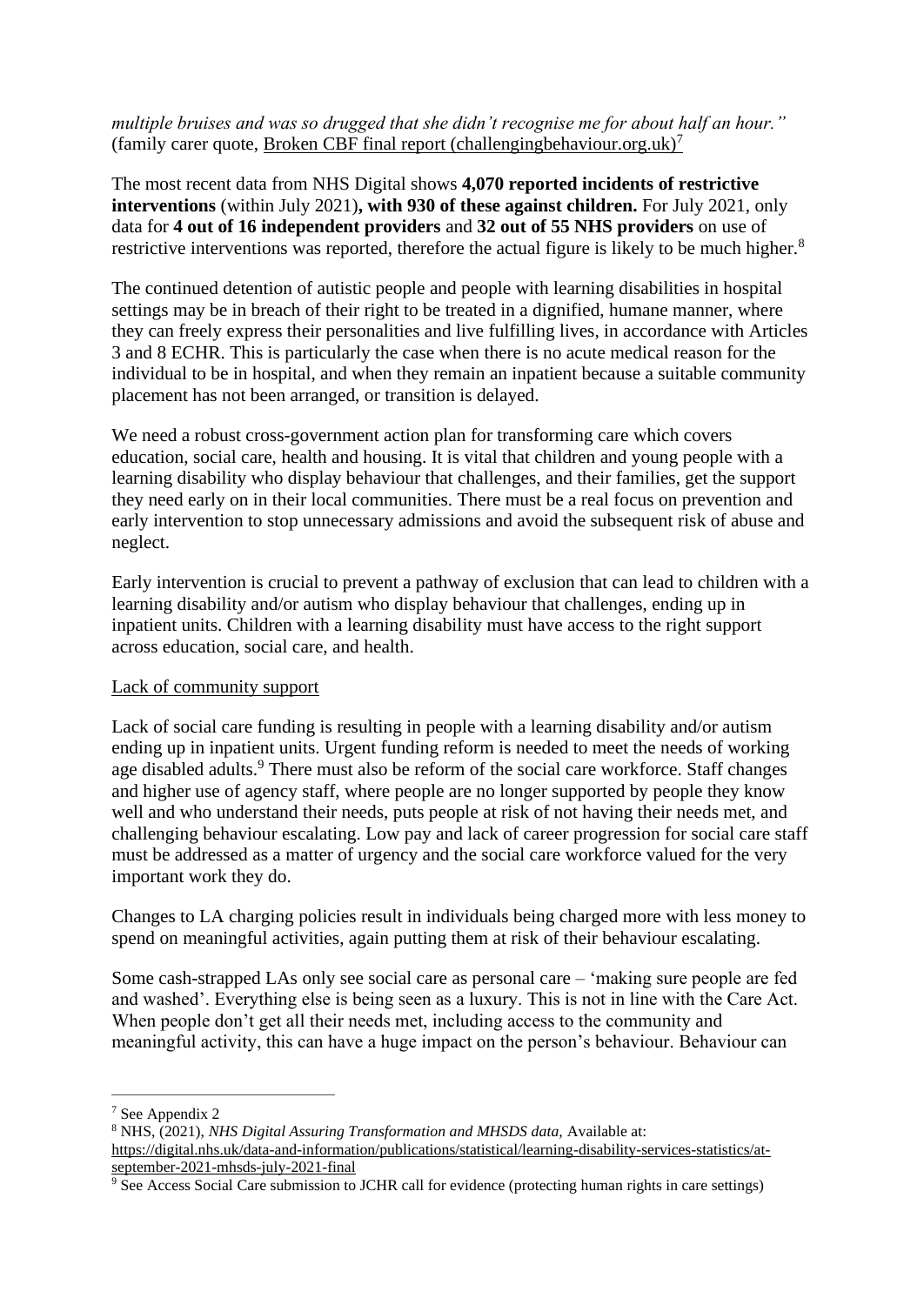escalate as a result of needs not being met and people can end up in increasingly restrictive settings as a result.

It is well recognised that there is a perverse financial incentive around admission to inpatient services. If the local authority fails to meet the person's social care needs it can lead to the bill being picked up by the NHS.

We also see people ending up being fully health funded in the community due to very challenging behaviour as a result of unmet health and care needs. This can lead to people being placed in care provision funded by health that is more restrictive e.g. large care/nursing homes or large-scale supported living, and receiving care which is not in line with the principles and vision set out in the Building The Right Support service model, <sup>10</sup> and in NICE guidance.<sup>11</sup> These more restrictive care settings can be further away from people's family, friends and local community and ultimately, they can lead to admission to an inpatient unit if the person's behaviour continues to escalate.

### Care Act not followed

It is crucial people are getting proper needs assessments in line with the Care Act. This should be carried out by professionals with the right expertise, including a functional assessment of someone's behaviour where needed and very importantly, involving the person, their family and others who know them well.

LAs are not always meeting their duties under the Care Act, including not identifying all the person's needs and/or not properly meeting all eligible needs. We also see families not told about the individual's and their rights under the Care Act. For example, we may see families struggling and trying to get respite, who don't know that the individual themselves is entitled to care and support to meet eligible needs that the carer is not 'willing or able' to provide.

Lack of appropriate care in the community leads to individuals spending longer than necessary in inpatient settings, and being readmitted after discharge. For the families we support, it often takes legal support to help get the person discharged with the right support in place. This should not be the case.

A comprehensive needs assessment, fully involving the individual and their family, is crucial to making sure an individual's needs are met. However, we know this is not always incorporated in discharge planning – It is important the processes under the Care Act are followed to avoid traumatic readmission to inpatient settings. An essential part of this process is listening to the individual, their family and those who know the person well.

As has been highlighted in numerous reports, poor commissioning and a lack of personcentered support services remains an issue. Too often commissioners do not listen to families or value their knowledge and expertise. The power in the system is weighted against individuals and their families. We have heard numerous examples where the Mental Capacity Act has been used inappropriately to exclude families from decisions and not share information with them. Even with legal support these issues can take time to challenge and be

<sup>10</sup> NHS, (2015), *Building The Right Support*, Available at: [ld-nat-imp-plan-oct15.pdf \(england.nhs.uk\)](https://www.england.nhs.uk/wp-content/uploads/2015/10/ld-nat-imp-plan-oct15.pdf) <sup>11</sup> NICE, (2018), *Learning disabilities and behaviour that challenges: service design and delivery*, Available at: Overview | Learning disabilities and behaviour [that challenges: service design and delivery | Guidance | NICE](https://www.nice.org.uk/guidance/ng93)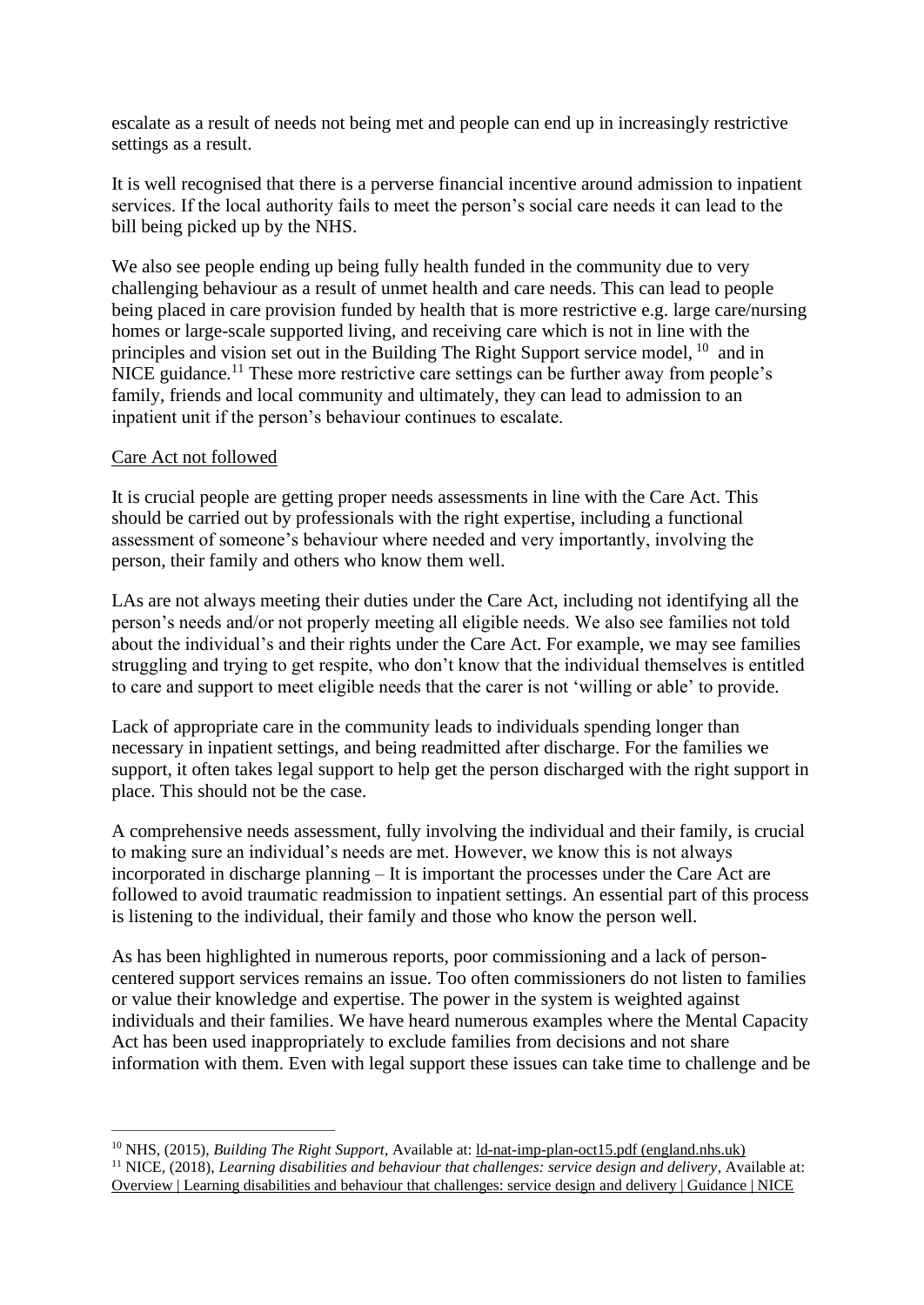detrimental for the individual and their pathway to getting the right care in the community, causing a lot of distress for families.

## Children and young people:

# "*They don't see my child as a human being" (*Family Carer)

One family explained the "shock of separation" when their child was detained in an ATU. Data provided to the Children's Commissioner's Office by NHS Digital shows that for children in hospital at the end of February 2019 on average, children with autism, a learning disability or both had spent 6 months (184 days) in their current hospital stay, and 8 months (240 days) in inpatient care in total. Around 2 in 5 (95) children had spent at least 6 months in their current hospital spell with their current provider. Around 1 in 7 (35) had been there for at least a year. Nearly 1 in 4 children (60) had a total length of stay of at least 6 months and were in a ward at least 50 km (31 miles) from home. Around 1 in 10 children (25) had a total length of stay of at least a year and were in a ward at least  $100 \text{km}$  (62 miles) from home.<sup>12</sup>

Our joint report Keeping in Touch with Home found many families are discouraged from visiting their children, LAs often fail to fund travel and telephone/ digital contact is rarely used as it might be in schools, e.g., through video diaries / photos. In our view this breaches Articles 7,9, 20 and 23 of the UNCRC, Articles 9,19 and 23 of the UNCRPD and Article 8 of the ECHR (right to family life). Our Keeping in Touch with Home report sets out best practice in maintaining links with families and the community when children are away from home, including action for LAs. Children in ATUs are most at risk of restrictive intervention, including seclusion, restraint and inappropriate use of medication.<sup>13</sup>

Children in ATUs are often unable to access meaningful education, breaching Articles 28 and 29 of the UNCRC.

*"He remained in ATUs for five and a half years, where he lost the ability to speak clearly, his right to education and his right to family life." '*Juliette' (whose son was in units 2012-2017 *-* Tea, Smiles and Empty Promises  $WV^{14}$ 

## **2. How effective are providers at respecting the human rights of people under their care?**

Numerous reports including the JCHR inquiry into the detention of children and young people with a learning disability and/or autism,<sup>15</sup> Baroness Sheila Hollins' independent review into long-term seclusion and segregation,<sup>16</sup> the Commons Health and Social Care

<sup>&</sup>lt;sup>12</sup> Children's Commissioner, (2019), Far Less Than They Deserve, Available at: [CCO-far-less-than-they](https://www.childrenscommissioner.gov.uk/wp-content/uploads/2019/05/CCO-far-less-than-they-deserve-2019.pdf)[deserve-2019.pdf \(childrenscommissioner.gov.uk\)](https://www.childrenscommissioner.gov.uk/wp-content/uploads/2019/05/CCO-far-less-than-they-deserve-2019.pdf)

<sup>&</sup>lt;sup>13</sup>The Challenging Behaviour Foundation and Mencap (2016), Keeping in Touch with Home: How to help young people with learning disabilities and their families keep in touch when they are living away from home, Available at[:Keeping-in-touch-with-home-web-version.pdf \(challengingbehaviour.org.uk\)](https://www.challengingbehaviour.org.uk/wp-content/uploads/2021/03/Keeping-in-touch-with-home-web-version.pdf)

 $14$  See Appendix 1

<sup>15</sup> JCHR, (2020), *JCHR reports on the detention of young people with learning disabilities or autism: government response*, Available at: [https://www.gov.uk/government/publications/jchr-reports-on-the-detention](https://www.gov.uk/government/publications/jchr-reports-on-the-detention-of-young-people-with-learning-disabilities-or-autism-government-response)[of-young-people-with-learning-disabilities-or-autism-government-response](https://www.gov.uk/government/publications/jchr-reports-on-the-detention-of-young-people-with-learning-disabilities-or-autism-government-response)

<sup>16</sup> Baroness Hollins & Oversight Panel, (2021), *Independent Care (Education) and Treatment Reviews*, Available at: [Independent Care \(Education\) and Treatment Reviews -](https://www.gov.uk/government/publications/independent-care-education-and-treatment-reviews) GOV.UK (www.gov.uk)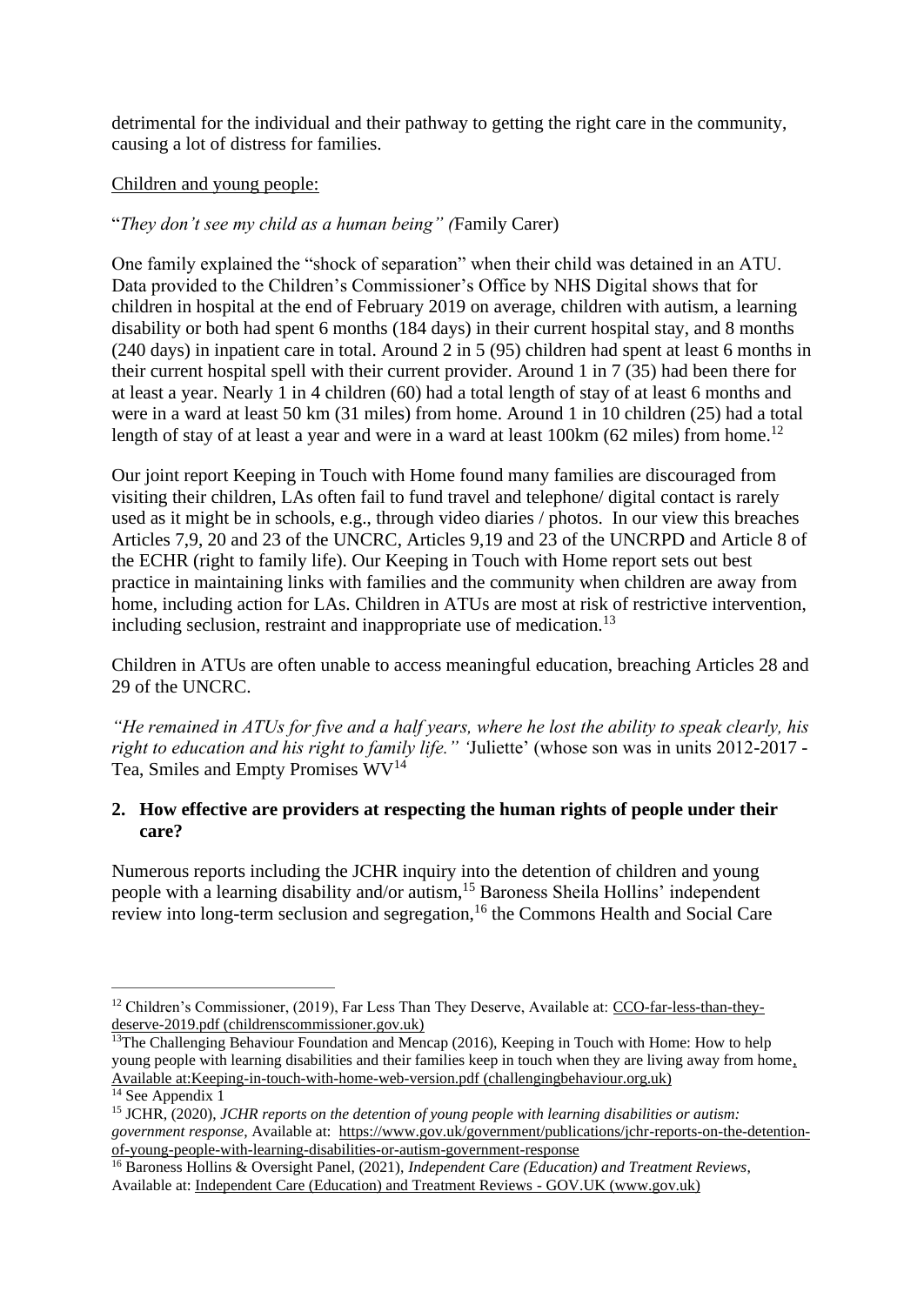Select Committee report,  $17$  the CQC's review into restraint, seclusion and segregation,  $18$  and the Three C's report, 'Less than the sum of the parts'<sup>19</sup> - all clearly show the human rights abuses happening to individuals with learning disabilities.

Families have shared examples of providers across a range of care settings failing to respect the human rights of people under their care and using unnecessary restrictive intervention. It is important that any focus on protecting human rights covers all care settings.

#### Inpatient units

The serious HR abuses happening in inpatient units are well-recognised and there must be urgent action. In May this year, a group of families of people who were at Winterbourne View, wrote a report 10 years on since Winterbourne View: 'Tea, smiles and empty promises: Winterbourne View, and a decade of failures'.<sup>20</sup> In it, they reflect on their own experiences and that of other families since Winterbourne View, showing the lack of progress.

Abuse scandals in care services, including inpatient settings, have been widely publicised in the wake of the abuse uncovered at Winterbourne View Hospital,<sup>21</sup>



These and many more cases highlight that many providers are not effective at respecting the human rights of people in their care. Closed cultures and a lack of staff training have made these inpatient settings a breeding ground for human rights abuses.

#### Staff training and experience

We have heard concerns from families and members of the CBF legal strategy group that care staff do not have adequate training in the human rights of the individuals they are

<sup>17</sup> Commons Health and Social Care Committee, (2021), *Fifth Report - The treatment of autistic people and people with learning disabilities*, Available at: [Treatment of autistic people and individuals with learning](https://committees.parliament.uk/work/1026/treatment-of-autistic-people-and-individuals-with-learning-disabilities/publications/)  disabilities - Committees - [UK Parliament](https://committees.parliament.uk/work/1026/treatment-of-autistic-people-and-individuals-with-learning-disabilities/publications/)

<sup>18</sup> CQC, (2020), *Out of sight – who cares?: Restraint, segregation and seclusion review*, Available at: [Out of](https://www.cqc.org.uk/sites/default/files/20201218_rssreview_report.pdf)  sight – [who cares? \(cqc.org.uk\)](https://www.cqc.org.uk/sites/default/files/20201218_rssreview_report.pdf)

<sup>19</sup> Jo Clare, Alison Love, Miren Cerezo, (2020), '*Less than the sum of the parts' Lived experience of ATUs and mental health in-patient settings in the SELTCP region*, Available at: [AW\\_ATU Report\\_MM.indd](https://www.threecs.co.uk/wp-content/uploads/2020/08/AW_ATU-Report_MM_SCREEN.pdf)  [\(threecs.co.uk\)](https://www.threecs.co.uk/wp-content/uploads/2020/08/AW_ATU-Report_MM_SCREEN.pdf)

 $20$  See Appendix 1

<sup>&</sup>lt;sup>21</sup> BBC News, (2012), [Timeline: Winterbourne](https://www.bbc.co.uk/news/uk-england-bristol-20078999) View abuse scandal, Available from: Timeline: Winterbourne [View abuse scandal -](https://www.bbc.co.uk/news/uk-england-bristol-20078999) BBC News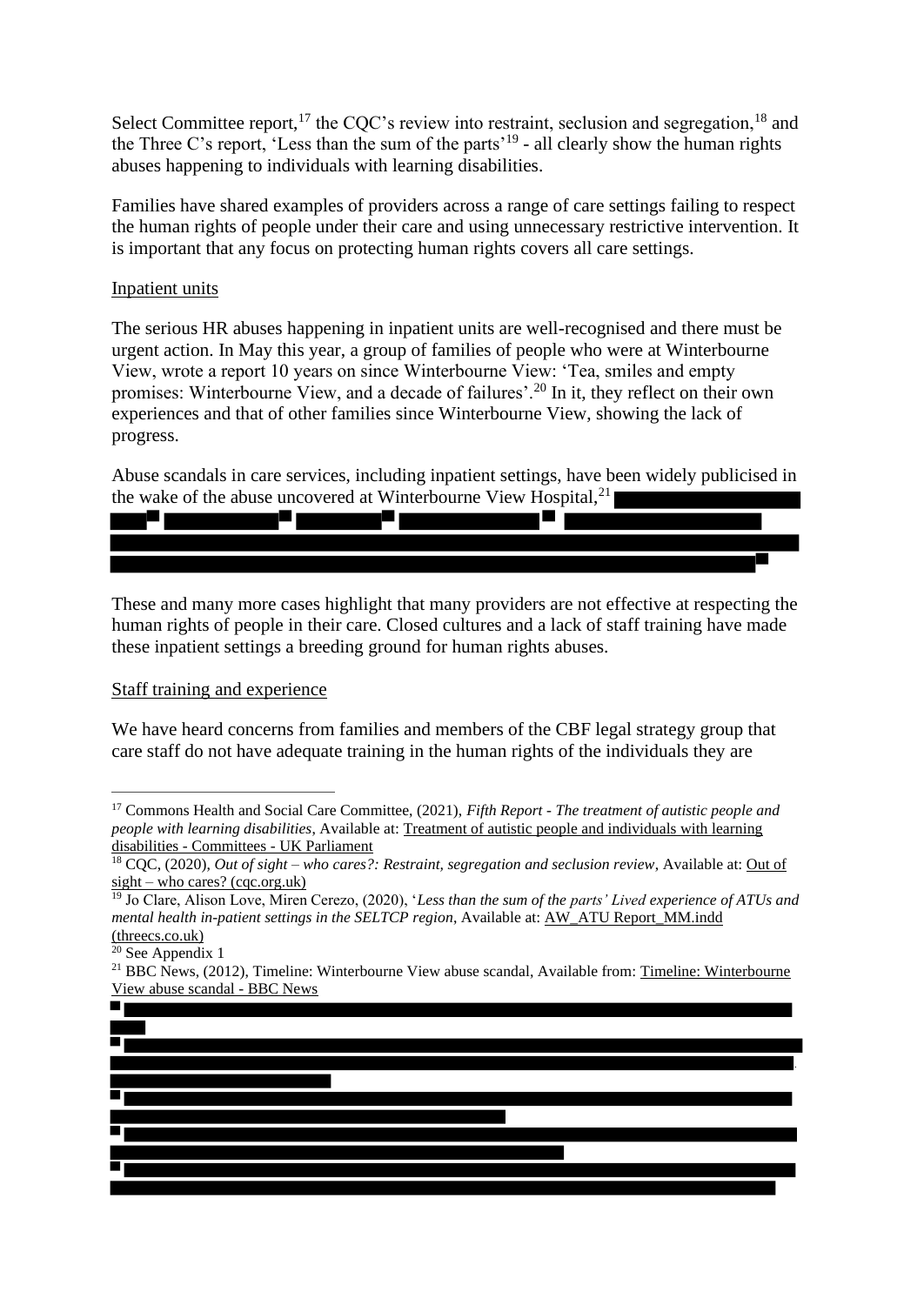supporting.<sup>27</sup> Anecdotally we have heard that when a service is rated inadequate or put into special measures, organisations providing human rights training have found staff are less likely to take up human rights training, even though it is likely that it is in these services that human rights are most likely to be breached. This strongly suggests human rights are not seen as a priority by many care services.

# Human rights of family carers

In addition to the impact on individuals with learning disabilities, family carers are also vulnerable to human rights abuses when their relatives are being cared for.

Families have told us how care providers working in an individual's own home have failed to respect the human rights of the individual receiving the care, and their family members.

*"We are not seen as people who should have the same rights as others. We are people who have less value and the funding and those that administer the funds are allowed carte blanche to dictate the quality of our life*." (Family carer)

"*I haven't experienced care regimes that really respect the human rights of people in care even though my son is living at home with me for four years."* (Family carer)

Individuals with learning disabilities and their families are not always informed about their rights, and as such are unable to effectively act on them. Many families who contact our charities are not aware at the time that a human rights violation has occurred. Families are not empowered to employ the HRA in day-to-day interactions (such as those with service providers or LA), and furthermore, lack the capacity or energy to use it to launch a legal challenge. Where families do employ the HRA, they often do so using resources (template letters, toolkits etc) provided by voluntary organisations, however, those who are not in touch with such organisations may miss out on the protections of the HRA. The HRA cannot be an effective framework for these families until they are empowered to use it. In addition to not understanding their rights and specifically, their human rights, families are often unaware of the role of various regulators, including the CQC, but also the GMC and NMC for healthcare professionals.

## **3. How effective are regulators in protecting residents from human rights breaches and in supporting patients and residents who make complaints about their care provider?**

The current CQC regulatory framework is insufficient to ensure that residents' human rights are protected, and that accountability and systemic change occurs when their rights are breached. The regulator does not act quickly enough to prevent abusive cultures towards learning disabled and/or autistic residents becoming embedded in care settings.

*"I have no idea who 'regulators' are.? There is no effective regulation I have ever experienced that I am able to report. It has been chaos and a regime designed to make my son's disability more profound by being put in poor and inefficient care environments for the profit of a care company?" -* Family Carer

<sup>27</sup> See Appendix 3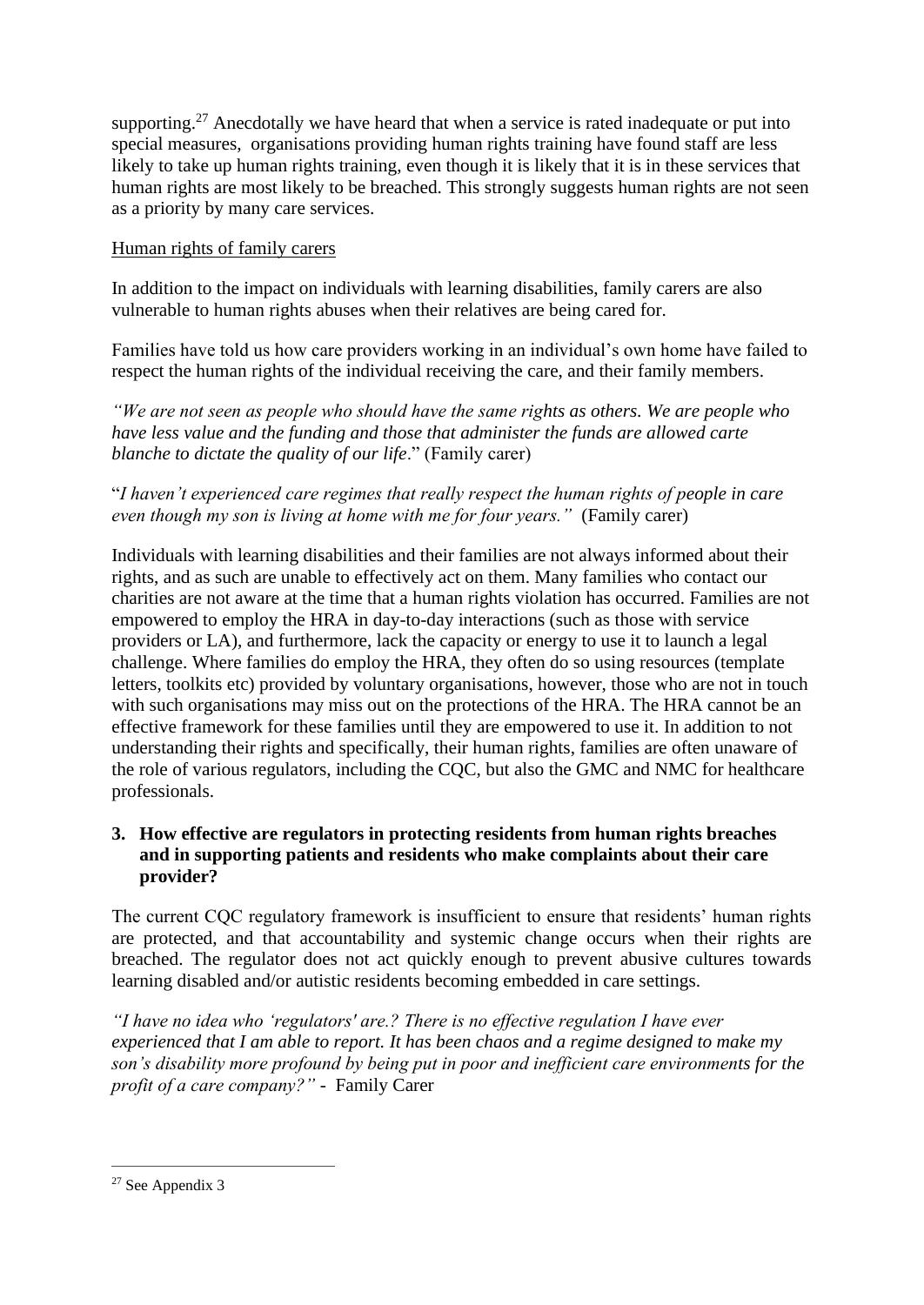*"It is too dangerous to make a complaint about a care home because it's impossible to be anonymous and so no-one risks the care home staff taking it out on the vulnerable person in their care. Social services hound parents and lie about them in court so the whole experience of having a disabled relative is scary and makes one traumatised all the time. I am so worn out by all of this and fed up that I can't protect my daughter adequately."* (Family Carer, Broken report) $^{28}$ 

*"One of [the units Kayleigh was in] was run by an organisation that has had various different names, and each time they receive a bad CQC report, a simple name change ensures all past reports are lost forever in the system. Same staff team, same responsible individual, same poor care with a different name."* Wendy, mum of Kayleigh, (Tea, Smiles and Empty Promises  $\rm WV$ <sup>29</sup>

We hear from families that early indicators of failing services are not recognised by the relevant authorities and when relatives voice these concerns, they are often ignored. There is a clear lack of communication with family carers and a lack of signposting and advocacy support when their relative is in an inadequate inpatient unit.

### Unsatisfactory investigations

When investigations are instigated, often the outcomes are not satisfactory. Regulatory processes, including hearings and related court processes, can lack the awareness and sensitivity of learning disabilities, autism, and challenging behaviour which are necessary to ensure that rights can be upheld effectively. We believe mandatory training in learning disability should be apply to regulatory bodies.

The CBF report '*[Broken: The psychological trauma suffered by family carers of children and](https://www.challengingbehaviour.org.uk/learning-disability-assets/brokencbffinalreportstrand1jan21.pdf)  [adults with a learning disability and/ or autism and the support required](https://www.challengingbehaviour.org.uk/learning-disability-assets/brokencbffinalreportstrand1jan21.pdf)*['](https://www.challengingbehaviour.org.uk/learning-disability-assets/brokencbffinalreportstrand1jan21.pdf) outlines the regular experience of trauma suffered by families, not least of all during court proceedings and tribunal hearings.<sup>30</sup> Family carers have told us that their children with learning disabilities are treated as though they are *"unreliable witnesses"* when interacting with the legal system, and that their children always seem to be *"on trial*" when in court.

### Regulation of inpatient settings

Repeated abuse scandals continue to reoccur in services and institutions that the CQC has previously rated "good", leaving residents exposed to egregious breaches of their human rights. CQC inspections often fail to uncover abuse and mistreatment of residents, which may not be exposed until undercover footage is obtained privately or by media investigations.

*"If you don't get the abuse on film it really doesn't seem to count… The sad truth is poor providers are allowed to flourish when they are not monitored and held accountable by those who commission the care." '*Vicky', whose son was in units (Tea, Smiles and Empty promises WV) $31$ 

<sup>28</sup> See Appendix 2

<sup>29</sup> See Appendix 1

 $30$  See Appendix 2

 $31$  See Appendix 1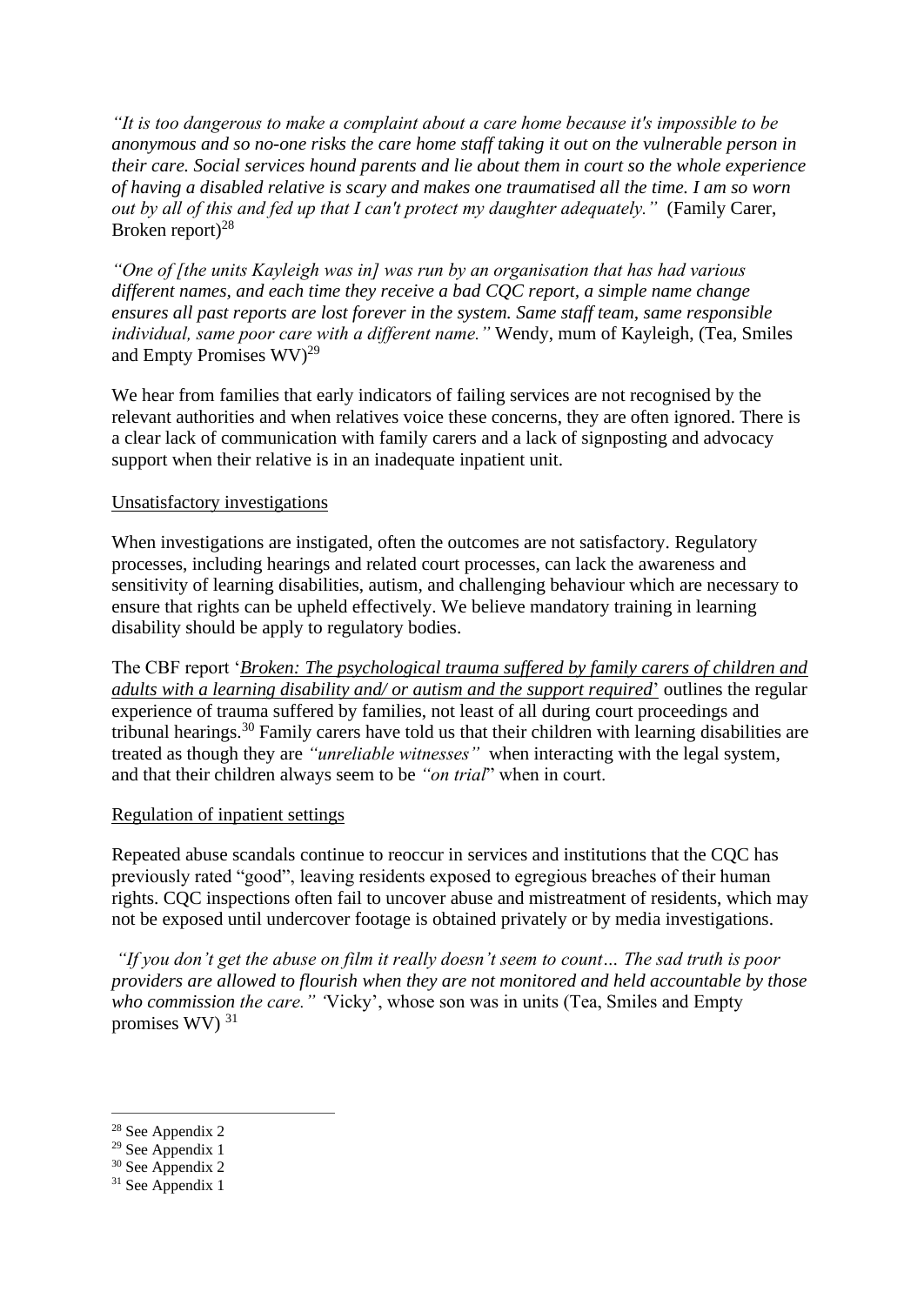## Safeguarding

Families also often raise safeguarding alerts with their local safeguarding team. For the immediate issue for their family member, too often the response from safeguarding is inadequate. Often safeguarding concerns raised about care and treatment in a unit are not properly investigated and/or acted upon by the local safeguarding team – as the unit is seen as a 'specialist' unit – so there is insufficient scrutiny. This is despite the Winterbourne SCR saying that these places are 'high risk' and safeguarding investigations should be more rigorous.

## Healthcare settings

We have welcomed intervention at a national level from the COC to issues affecting people with a learning disability that have been raised during the pandemic, including reviewing inappropriate DNACPRs, <sup>32</sup> and the State of Care report 20/21 which found that systems were not always able to take account of the needs of people with a learning disability.<sup>33</sup> However, we have yet to see whether the CQC's national recommendations on solving these issues will be implemented and actioned.

At an individual case level, it has historically been very difficult and often frustrating to work with regulators. Often, when individuals with a learning disability have difficulties accessing care, it is due to a combination of individuals and system failures. Due to the fragmented approach of regulators, families can find themselves dealing with 1, 2 or even 3 different organisations in the aftermath. The findings of individual regulators may often decide that ultimately, the accountability lies elsewhere, or that an incident was due to a number of factors, not all within the individual practitioners control, and decide not to take any action. For families, this can lead to an outcome where there is no accountability.

Learning disability training for regulators is very important, and we welcomed the opportunity recently to work with the NMC to take steps to improve their approach, which we hope will go some way to improve how they are able to address concerns about care for people with a learning disability and support families.

# Regulation leading to system change

Despite the commitment from government to *reduce* the number of beds in these expensive and ineffective institutional settings, and the increased risk of closed cultures in large inpatient settings, last year Mersey Care received planning permission for a *new* 40-bed unit at Maghull using £33m of government funding. This goes against NHSE's own recommendation following the Calderstones re-provision consultation.<sup>34</sup>

<sup>32</sup> CQC, (2020), *Protect, respect, connect – decisions about living and dying well during COVID-19*, Available at: Protect, respect, connect – [decisions about living and dying well during COVID-19 | Care Quality](https://www.cqc.org.uk/publications/themed-work/protect-respect-connect-decisions-about-living-dying-well-during-covid-19)  [Commission \(cqc.org.uk\)](https://www.cqc.org.uk/publications/themed-work/protect-respect-connect-decisions-about-living-dying-well-during-covid-19)

<sup>&</sup>lt;sup>33</sup> CQC, (2020-2021), *State of Care*, Available at: <u>Increased challenges for people with a learning disability |</u> [Care Quality Commission \(cqc.org.uk\)](https://www.cqc.org.uk/publications/major-reports/soc202021_01c_challenges-ld)

<sup>&</sup>lt;sup>34</sup> See Appendix 4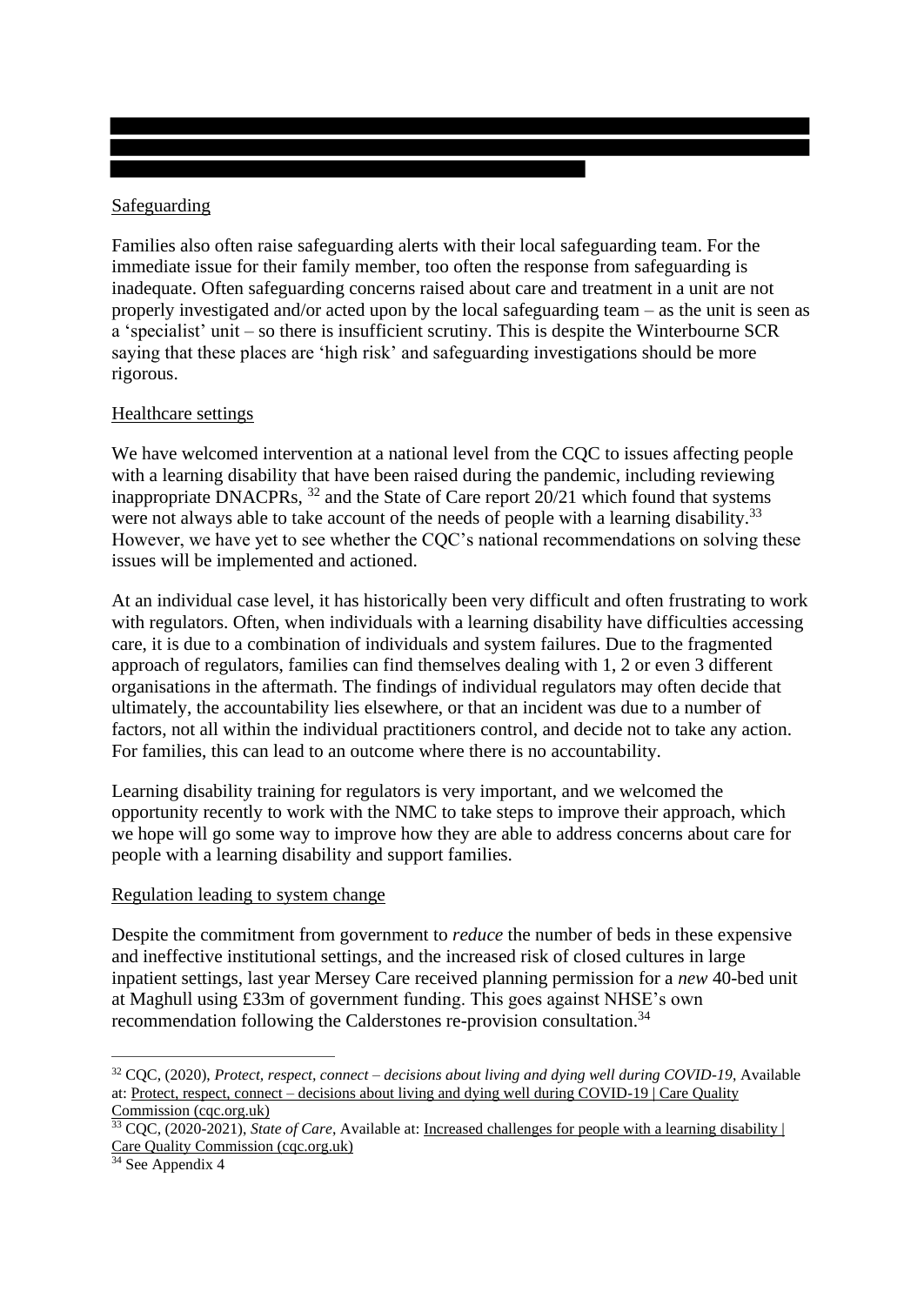The proposed 40 bed unit is to be built on the same site as a recently opened 123 bed Medium Secure Unit, completed in 2020 at the cost of £60m, including 45 beds for people with a learning disability and/or autism.

# **4. What lessons need to be learned from the pandemic to prevent breaches of human rights legislation in future?**

The pandemic has highlighted existing inequalities for children and adults with learning disabilities and their families.

The JCHR June 2020 report stated: "*Now that institutions are closed to the outside world as a result of the Covid-19 pandemic, the risk of human rights abuses are even greater. Unlawful blanket bans on visits, the suspension of routine inspections, the increased use of restraint and solitary confinement, and the vulnerability of those in detention to infection with Covid-19 (due to underlying health conditions and the infeasibility of social distancing) mean that the situation is now a severe crisis"*. 35

It is now even more important that lessons are learnt, and recommendations are followed (many of which were identified before the pandemic) to prevent further human rights breaches in the future.

- The repeated or inappropriate use of restraint and seclusion against individuals with learning disabilities should be treated as a safeguarding and human rights issue.
- Urgent action should be taken to implement the Transforming Care agenda.
- Urgent action should be taken to prevent the unlawful imposition of DNACPRs in relation to autistic people and people with learning disabilities.

At the start of the pandemic the CQC stopped in person inspections without alternatives in place and failed to maintain robust scrutiny of these services to ensure safety and quality, despite many of them being acknowledged as "high risk" environments. Regulators must learn from this and ensure robust scrutiny of services continues going forward and keep individuals and families informed of any concerns as soon as they arise.

- The CQC should contact all immediate relatives / next of kin after safeguarding issues are identified in a care setting, and particularly when a service is rated inadequate.
- Families should be provided with information about how to seek legal advice and assistance at an early stage.
- The CQC should make more use of its power to bring criminal prosecutions against health and social care providers for failing to provide care and treatment in a safe way.
- The CQC should ensure that residents who suffer abuse are enabled to provide their evidence to the investigation in a supportive manner, bearing in mind the individual's needs.

<sup>35</sup> JCHR, (2020), *Coronavirus has left young people in detention facilities highly vulnerable to Human Rights abuses*, Available at: [Coronavirus has left young people in detention facilities highly vulnerable to Human](https://committees.parliament.uk/work/218/the-governments-response-to-covid19-human-rights-implications/news/115225/coronavirus-has-left-young-people-in-detention-facilities-highly-vulnerable-to-human-rights-abuses/)  [Rights abuses -](https://committees.parliament.uk/work/218/the-governments-response-to-covid19-human-rights-implications/news/115225/coronavirus-has-left-young-people-in-detention-facilities-highly-vulnerable-to-human-rights-abuses/) Committees - UK Parliament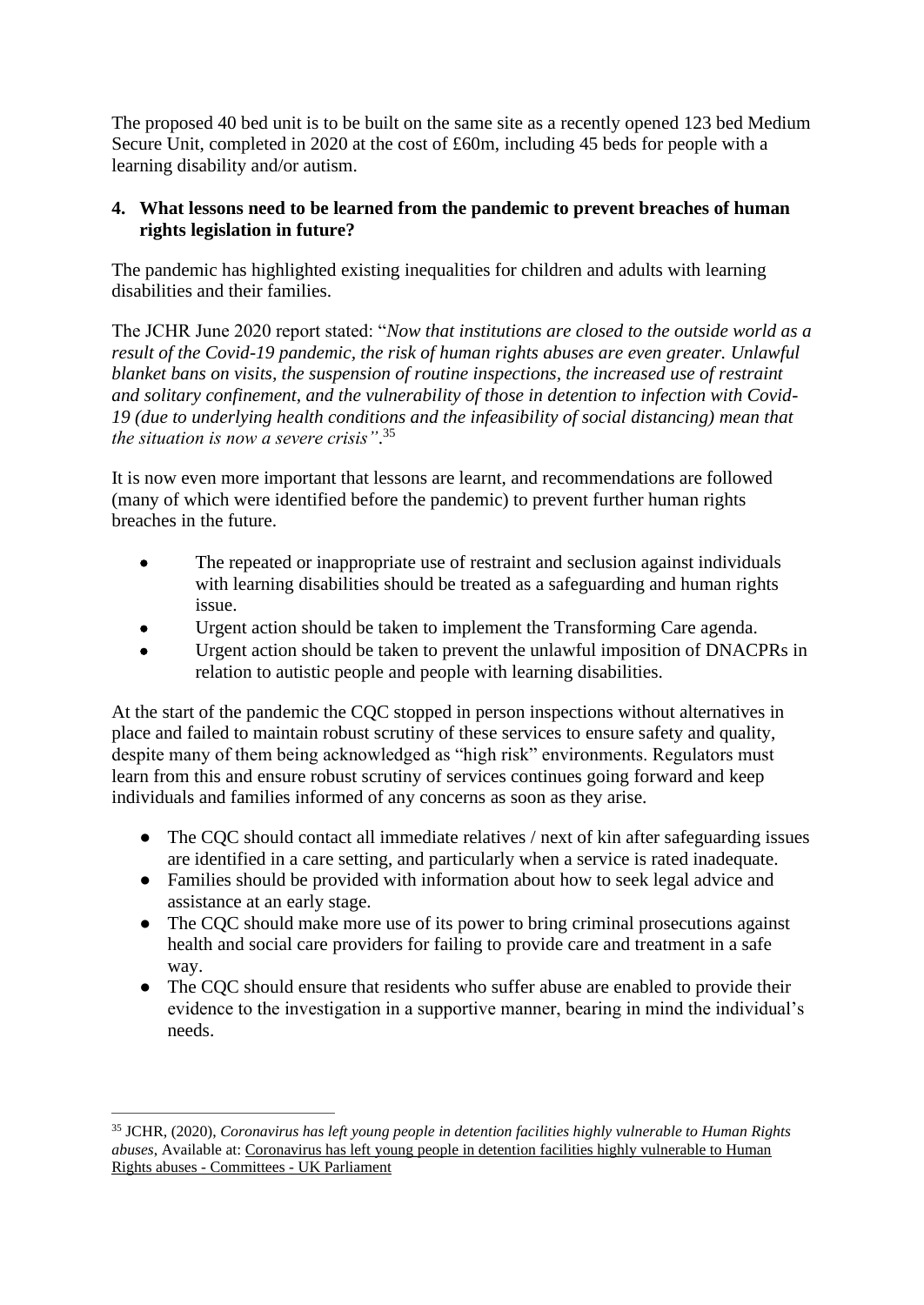## Healthcare

The pandemic has emphasised the inequalities suffered by people who have a learning disability and/or who are autistic. Before the pandemic, people with a learning disability were known to be at particular risk of missing out on the care they need, and it was understood that people were 4 times more likely to die from a cause that would be expected to be treatable<sup>36</sup>. We know there can be a number of barriers within the healthcare system, including delays to care and treatment which can arise from issues including diagnostic overshadowing, a failure to identify and make reasonable adjustments, a lack of specialist support for those with the most complex needs (including those behaviour may challenge healthcare teams), and difficulties with decision making and compliance with the mental capacity act. Those risks were known to be pervasive throughout the healthcare system. Entering the pandemic we needed to see those risks addressed, and support for healthcare professionals to meet the needs of people with a learning disability in this new, dangerous environment. We needed the system to respond in a way which enabled people with a learning disability to access the support they needed, including that of family and familiar supporters, which can so often enable to effective advocacy which we believe saves lives.

Throughout the pandemic, the development of guidance has been rushed, and has either not met the needs of people with a learning disability, leaving them at risk of missing out on care, or at worst, actively caused harm – for example, the NICE Critical Care Guidance at the beginning of the pandemic which suggested that disabled people with support needs should not be given critical care treatment. This led to a number of GPs writing to disabled people advising them to consent to a DNACPR and not to attend hospital should they become unwell. We have also seen multiple examples of inappropriate DNACPRs based on disability, which led the Secretary of State to commission an investigation from CQC which found widespread issues.

During the pandemic we saw organisations not complying with the Public Sector Equality Duty (PSED), and the very serious consequences for people with a learning disability. We would welcome some specific work to improve compliance with the PSED, in relation to people with a learning disability, particularly reflecting on what happened during the pandemic.

People with a learning disability have been 8 times more likely than the general population to die of coronavirus during the pandemic $37$ . The pandemic has brought long standing issues with access to care and treatment into sharp focus, including a lack of compliance with the Equality and Mental Capacity Acts. Mencap have supported a number of families during the pandemic where families believe loved ones with a learning disability have died due to missing out on medical treatment. We have seen evidence of inappropriate DNACPRs, and people encouraged to consider these decisions, and to not seek admission to hospital should they become unwell, due to their support needs. We have supported several families who struggled to be with their loved one in hospital, despite a clear need for support.

<sup>36</sup> Bristol University (2020) LeDeR Annual Report 2019

 $37$  British Medical Journal (2021) Risks of covid-19 hospital admission and death for people with learning [disability: population based cohort study using the OpenSAFELY platform.](https://www.bmj.com/company/newsroom/people-with-learning-disabilities-extremely-vulnerable-to-the-effects-of-covid-19/#:~:text=People%20with%20learning%20disabilities%20with,published%20by%20The%20BMJ%20today)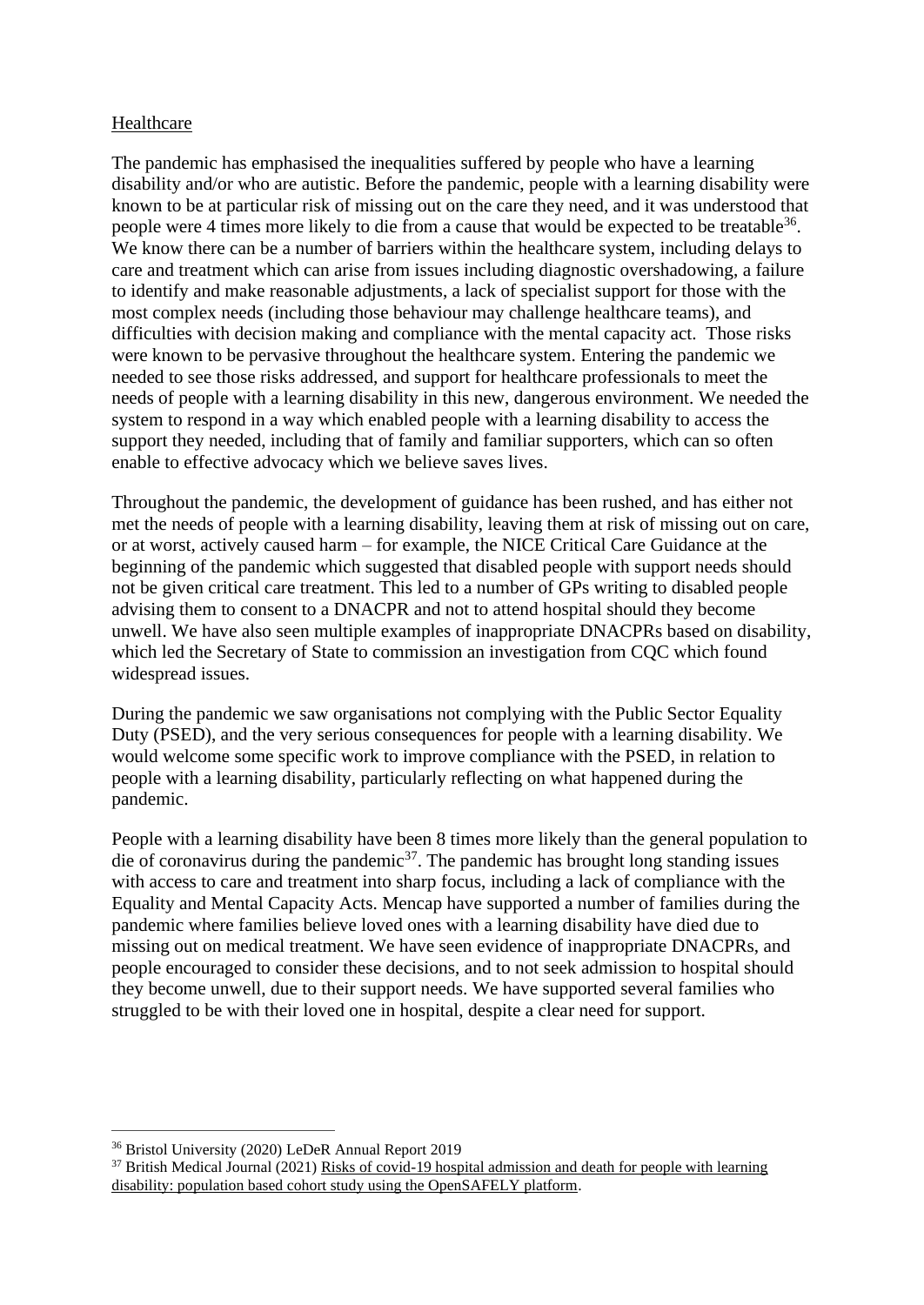These issues have been picked up in various research and reports including the LeDeR annual report,<sup>38</sup> CQC's state of care report,<sup>39</sup> CQC's review of DNACPR during the pandemic,<sup>40</sup> Mencap's report on access to healthcare during the pandemic,  $41$  and CBF's New Normal report. $42$ 

JCHR – human rights in care settings Appendix

# 1. 'Tea, Smiles and Empty Promises' (May 2021)

In May 2021, a group of families with relatives who were at Winterbourne View published a collection of family stories 'Tea, smiles and empty promises', reflecting on the decade since BBC Panorama exposed abuse at Winterbourne View hospital and the lack of progress in Transforming Care.

Further details and the full report are available here: [Winterbourne View 10 years on -](https://www.challengingbehaviour.org.uk/news/winterbourne-view-10-years-on/) [Challenging Behaviour Foundation](https://www.challengingbehaviour.org.uk/news/winterbourne-view-10-years-on/)

*2. 'Broken': The psychological trauma suffered by family carers of children and adults with autism and/ or a learning disability and the support required*. (December 2020)

The CBF was a partner in a project with Respond, the Tizard Centre, and Three Cs funded by NHSE to look at the need for trauma support for the family carers of children and adults with learning disabilities and/or autism. In the first strand of the project CBF gathered the views of family carers. The findings are written up in this report.

Read the full report here: [Broken CBF final report \(challengingbehaviour.org.uk\)](https://www.challengingbehaviour.org.uk/wp-content/uploads/2021/03/brokencbffinalreportstrand1jan21.pdf)

# 3. The CB-NSG Legal Panel

The Legal Panel is a subgroup of the Challenging Behaviour National Strategy Group, established in 2016, which aims to make better use of the legal framework for enabling families to get the right support for their relatives. It does this by:

- Providing information and initial guidance at an early stage
- Answering legal queries submitted by families in contact with the CBF, Mencap and NAS. The answers to these questions are returned to families directly, and [collated](https://www.challengingbehaviour.org.uk/information-and-guidance/covid-19/covid-our-resources/) as [FAQs](https://www.challengingbehaviour.org.uk/information-and-guidance/covid-19/covid-our-resources/) on our site.
- Identifying strategic legal cases and issues of importance to families of individuals with learning disabilities and/or autistic people, and acting accordingly with support or legal challenges

<sup>38</sup> University of Bristol, (2020), *LeDeR annual report*, Available at: [NHS England » University of Bristol](https://www.england.nhs.uk/publication/university-of-bristol-leder-annual-report/)  [LeDeR annual report 2020](https://www.england.nhs.uk/publication/university-of-bristol-leder-annual-report/)

<sup>39</sup> CQC, (2020-2021), *State of Care*, Available at: [Increased challenges for people with a learning disability |](https://www.cqc.org.uk/publications/major-reports/soc202021_01c_challenges-ld)  [Care Quality Commission \(cqc.org.uk\)](https://www.cqc.org.uk/publications/major-reports/soc202021_01c_challenges-ld)

<sup>40</sup> CQC, (2020), *Protect, respect, connect – decisions about living and dying well during COVID-19*, Available at: Protect, respect, connect – [decisions about living and dying well during COVID-19 | Care Quality](https://www.cqc.org.uk/publications/themed-work/protect-respect-connect-decisions-about-living-dying-well-during-covid-19)  [Commission \(cqc.org.uk\)](https://www.cqc.org.uk/publications/themed-work/protect-respect-connect-decisions-about-living-dying-well-during-covid-19)

<sup>41</sup> Mencap, (2020), *My Health, My Life: Barriers to healthcare for people with a learning disability during the pandemic*, Available at: **MyHealthMyLife\_COVID** report.pdf (mencap.org.uk)  $42$  See Appendix 5